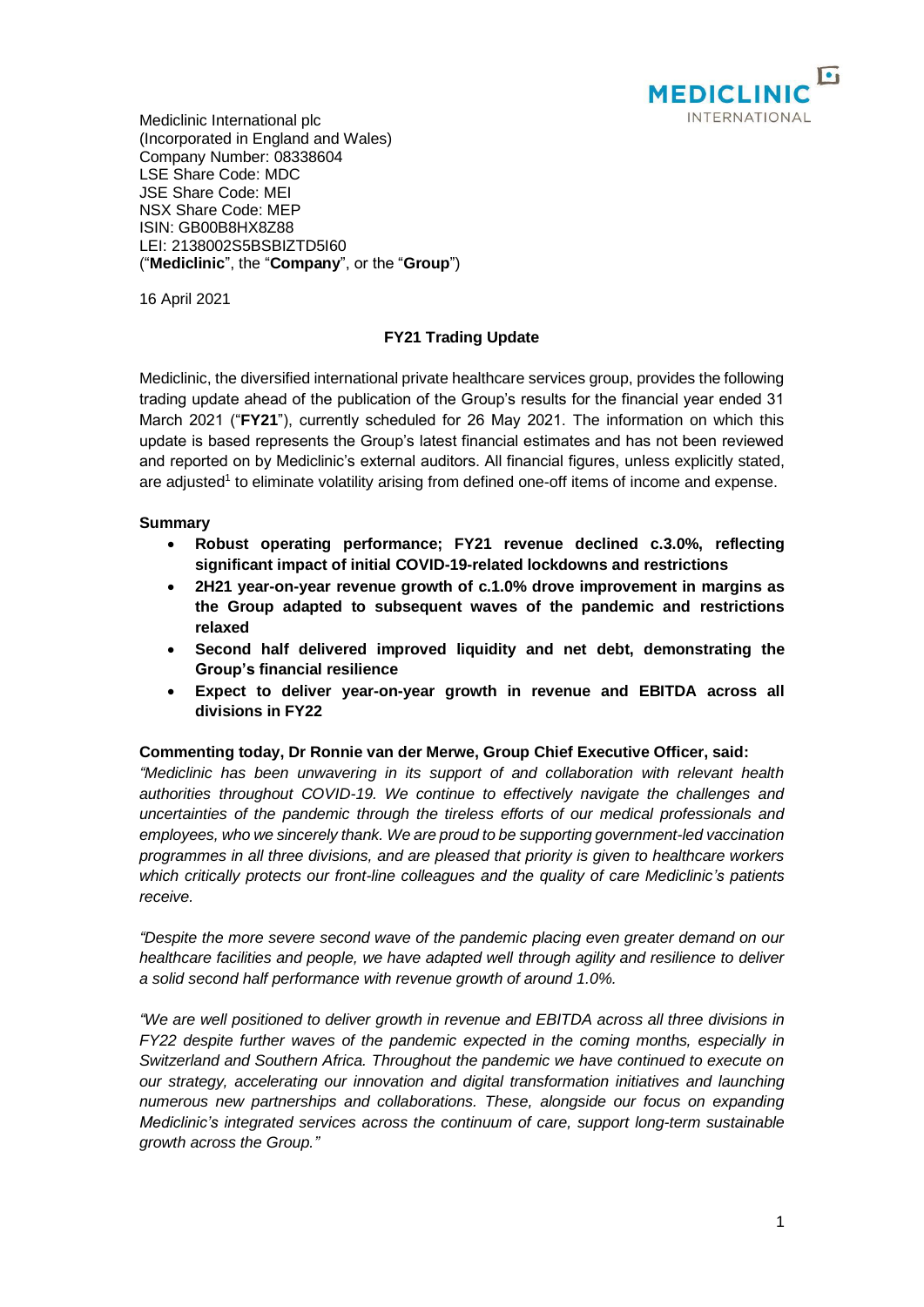### **COVID-19 update**

As previously reported, performance in the first half of the year was significantly impacted in April 2020 by the sudden onset of COVID-19-related lockdown measures and non-urgent elective procedure restrictions. From May 2020 onwards, the moderation of restrictions resulted in a strong rebound in operating performance in Switzerland and the United Arab Emirates ("**UAE**"). Southern Africa experienced a more gradual recovery during the second quarter of the financial year as it exited the first wave.

In the second half of the financial year, the Group adapted quickly and implemented lessons learnt from the first wave of the pandemic across all three divisions. Performance was further supported by less restrictive lockdown measures, greater operational flexibility to treat COVID-19 and non-COVID-19 patients, and counter-seasonal demand in Southern Africa and the UAE during December 2020.

In the fourth quarter, activity levels were again impacted by the second wave of the pandemic, restricting capacity available to treat non-COVID-19 patients. Having reached the peak of the second wave, the Group entered a transition period where COVID-19 patient volumes declined which gradually allowed normal operating practices to resume. Similar to the trend in the first half of the year, this resulted in encouraging momentum building in non-COVID-19 patient activity towards the end of the period.

### **Financial performance**

The Group delivered a robust operating performance during the year. While FY21 Group revenue was down around 3.0%, stronger demand in 2H21 delivered revenue growth of around 1.0%.

As previously reported, an escalation in personal protective equipment usage, consumables pricing and staffing requirements due to isolation and quarantine regulations gave rise to an increase in operating costs. This, together with a decline in revenues on a largely fixed employee cost base, offset by operating efficiencies as the Group adapted to the pandemic, delivered an EBITDA margin for the Group of around 14.0% (FY20: 17.5%). Stronger demand in the second half of the year supported an improved margin trend. Total capital expenditure for the period is expected to be around £150m (FY20: £192m), the majority of which was invested during the second half of the year. FY21 depreciation will be less than expected.

The Group's FY21 cash conversion<sup>2</sup> of around 75% (FY20: 109%) increased during the second half of the year (1H21: 42%), driven by Hirslanden and Mediclinic Middle East. The Group's cash conversion target remains at 90–100%.

The Group continued to demonstrate ongoing operational and financial resilience. Cash and available facilities increased during the second half of the year, to around £670m at the end of March 2021 (1H21: £661m). Net debt reduced to around £2 200m at year end (FY20: £2 325m), after an optional CHF50m debt repayment at Hirslanden in November 2020. The initial covenant test waivers remain in place at Mediclinic Southern Africa and Mediclinic Middle East. In addition to successfully refinancing its CHF145m bond on more favourable terms, Hirslanden has prudently engaged with its lending banks to further extend the covenants test waivers by 12 months, with the first tests now to be performed at the end of September 2022.

## **Outlook**

With the ongoing pandemic and the differing pace of global vaccine roll-outs causing continuing uncertainty, Mediclinic remains cautious as to the full impact of COVID-19 on near-term operating performance. The divisions were expected to return the Group to pre-pandemic levels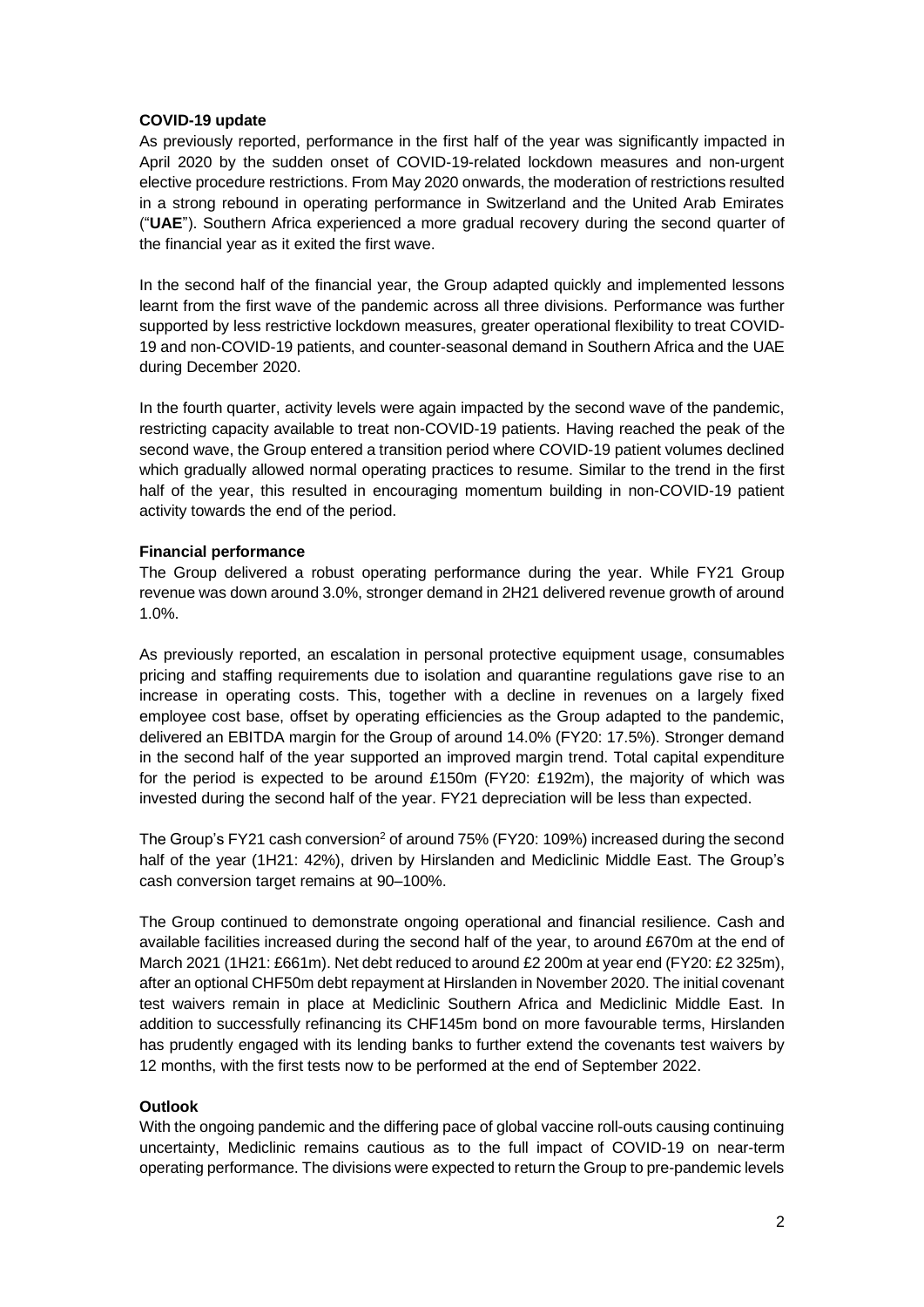in FY22 at varied speeds of recovery. However, with parts of Europe likely to experience a third wave of the pandemic, the pace of recovery at Hirslanden will potentially be more moderate than previously anticipated. This notwithstanding, the Group expects to deliver growth in revenue and EBITDA across all three divisions during FY22.

Further details on FY21 performance, current trading and outlook will be provided with the fullyear results.

# **Financial performance**

*Note: All movements are approximate and relative to the prior year period. These represent the latest financial estimates and have not been reviewed and reported on by Mediclinic's external auditors.*

|                                                   | 1H21                   | 2H21                   | <b>FY21</b>            |
|---------------------------------------------------|------------------------|------------------------|------------------------|
| Group (GBP)                                       |                        |                        |                        |
| Revenue movement                                  | (6.9%)                 | 1.0%                   | $(3.0\%)$              |
| <b>EBITDA</b> margin                              | 12.1%<br>(1H20: 16.6%) | 16.0%<br>(2H20: 18.4%) | 14.0%<br>(FY20: 17.5%) |
| Hirslanden (CHF)                                  |                        |                        |                        |
| Revenue movement                                  | $(2.0\%)$              | 0.0%                   | $(1.0\%)$              |
| <b>EBITDA</b> margin                              | 13.7%<br>(1H20: 16.2%) | 16.0%<br>(2H20: 17.7%) | 15.0%<br>(FY20: 17.0%) |
| Movement in inpatient<br>admissions               | $(1.0\%)$              | 0.8%                   | $(0.1\%)$              |
| GBP/CHF average FX rate                           | 1.19                   | 1.22                   | 1.21<br>(FY20: 1.25)   |
| <b>Mediclinic Southern Africa (ZAR)</b>           |                        |                        |                        |
| Revenue movement                                  | (18.7%)                | 1.0%                   | $(9.0\%)$              |
| <b>EBITDA</b> margin                              | 8.2%<br>(1H20: 20.8%)  | 19.0%<br>(2H20: 20.7%) | 14.0%<br>(FY20: 20.8%) |
| Movement in paid patient days                     | $(25.0\%)$             | $(5.2\%)$              | (15.3%)                |
| GBP/ZAR average FX rate                           | 22.04                  | 20.61                  | 21.30<br>(FY20: 18.76) |
| <b>Mediclinic Middle East (AED)</b>               |                        |                        |                        |
| Revenue movement                                  | 8.9%                   | 9.0%                   | 9.0%                   |
| <b>EBITDA</b> margin                              | 12.7%<br>(1H20: 12.6%) | 13.0%<br>(2H20: 17.3%) | 13.0%<br>(FY20: 15.1%) |
| Movement in inpatient<br>admissions and day cases | (3.3%)                 | $(1.1\%)$              | $(2.1\%)$              |
| Movement in outpatient cases                      | $(14.4\%)$             | (4.7%)                 | $(9.3\%)$              |
| GBP/AED average FX rate                           | 4.65                   | 4.95                   | 4.80<br>(FY20: 4.67)   |

 $\overline{\phantom{0}}$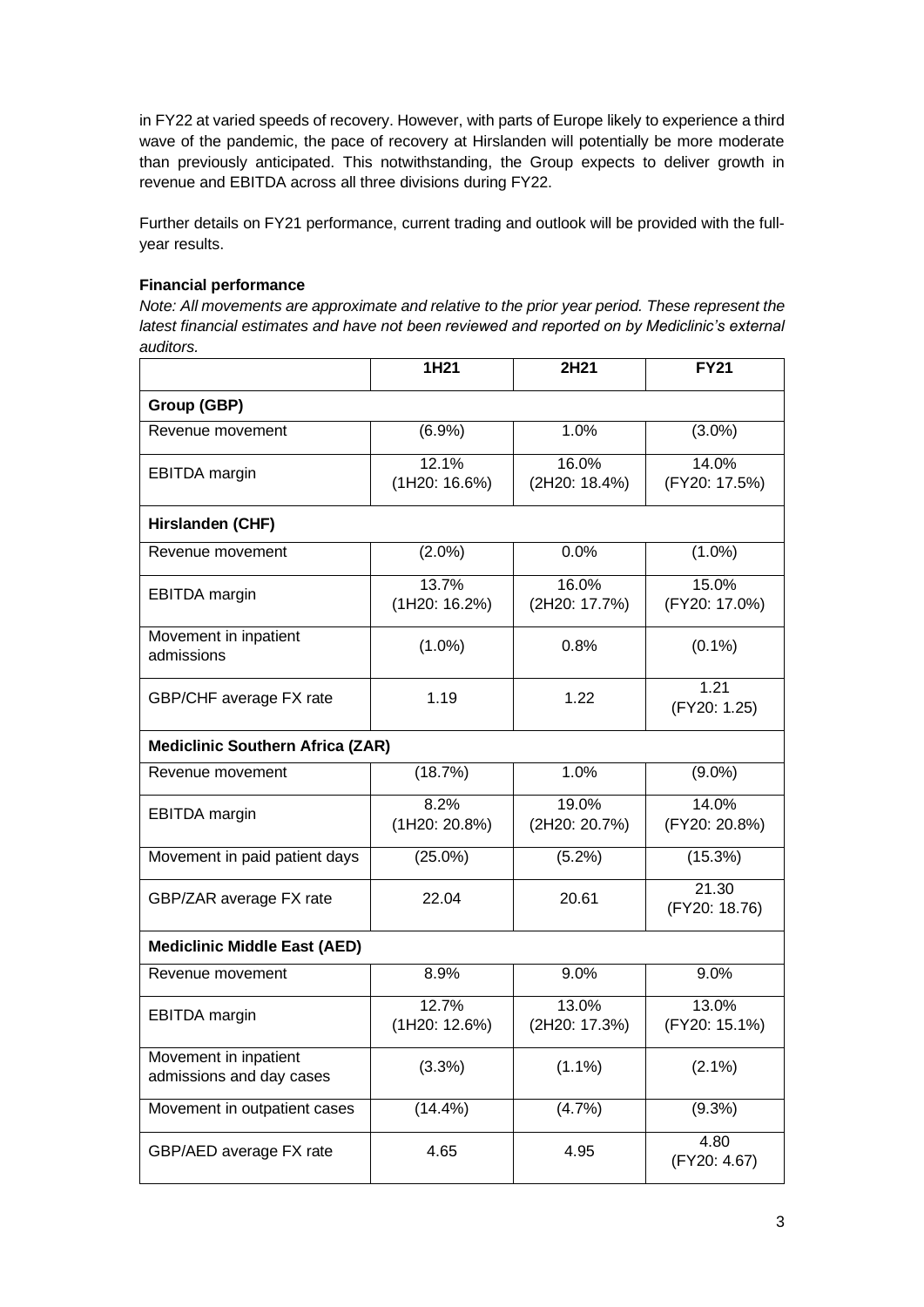*<sup>1</sup> The Group uses adjusted income statement reporting as non-IFRS measures in evaluating performance and as a method to provide shareholders with clear and consistent reporting. The Group's non-IFRS measures are intended to remove from reported earnings volatility associated with defined one-off incomes and charges which were previously referred to as underlying.*

*<sup>2</sup> Measures conversion of adjusted EBITDA into cash generated from operations.*

## **Cautionary Statement**

This announcement contains certain forward-looking statements relating to the business of the Company and its subsidiaries, including with respect to the progress, timing and completion of the Group's development; the Group's ability to treat, attract and retain patients and clients; its ability to engage consultants and healthcare practitioners and to operate its business and increase referrals; the integration of prior acquisitions; the Group's estimates for future performance and its estimates regarding anticipated operating results; future revenue; capital requirements; shareholder structure; and financing. In addition, even if the Group's actual results or development are consistent with the forward-looking statements contained in this announcement, those results or developments may not be indicative of the Group's results or developments in the future. In some cases, forward-looking statements can be identified by words such as "could", "should", "may", "expects", "aims", "targets", "anticipates", "believes", "intends", "estimates", or similar. These forward-looking statements are based largely on the Group's current expectations as of the date of this announcement and are subject to a number of known and unknown risks and uncertainties and other factors that may cause actual results, performance or achievements to be materially different from any future results, performance or achievement expressed or implied by these forward-looking statements. In particular, the Group's expectations could be affected by, among other things, uncertainties involved in the integration of acquisitions or new developments; changes in legislation or the regulatory regime governing healthcare in Switzerland, South Africa, Namibia and the UAE; poor performance by healthcare practitioners who practise at its facilities; unexpected regulatory actions or suspensions; competition in general; the impact of global economic changes; the impact of pandemics, including COVID-19; and the Group's ability to obtain or maintain accreditation or approval for its facilities or service lines. In light of these risks and uncertainties, there can be no assurance that the forward-looking statements made in this announcement will in fact be realised and no representation or warranty is given as to the completeness or accuracy of the forward-looking statements contained in this announcement.

The Group is providing the information in this announcement as of this date, and disclaims any intention to, and makes no undertaking to, publicly update or revise any forward-looking statements, whether as a result of new information, future events or otherwise.

## **About Mediclinic International plc**

Mediclinic is a diversified international private healthcare services group, established in South Africa in 1983, with divisions in Switzerland, Southern Africa (South Africa and Namibia) and the UAE.

The Group's core purpose is to enhance the quality of life.

Its vision is to be the partner of choice that people trust for all their healthcare needs.

Mediclinic is focused on providing specialist-orientated, multi-disciplinary services across the continuum of care in such a way that the Group will be regarded as the most respected and trusted provider of healthcare services by patients, medical practitioners, funders and regulators of healthcare in each of its markets.

At 31 March 2021, Mediclinic comprised 72 hospitals, eight sub-acute and specialised hospitals, 18 day case clinics and 18 outpatient clinics. Hirslanden operated 17 hospitals and four day case clinics in Switzerland with more than 1 900 inpatient beds; Mediclinic Southern